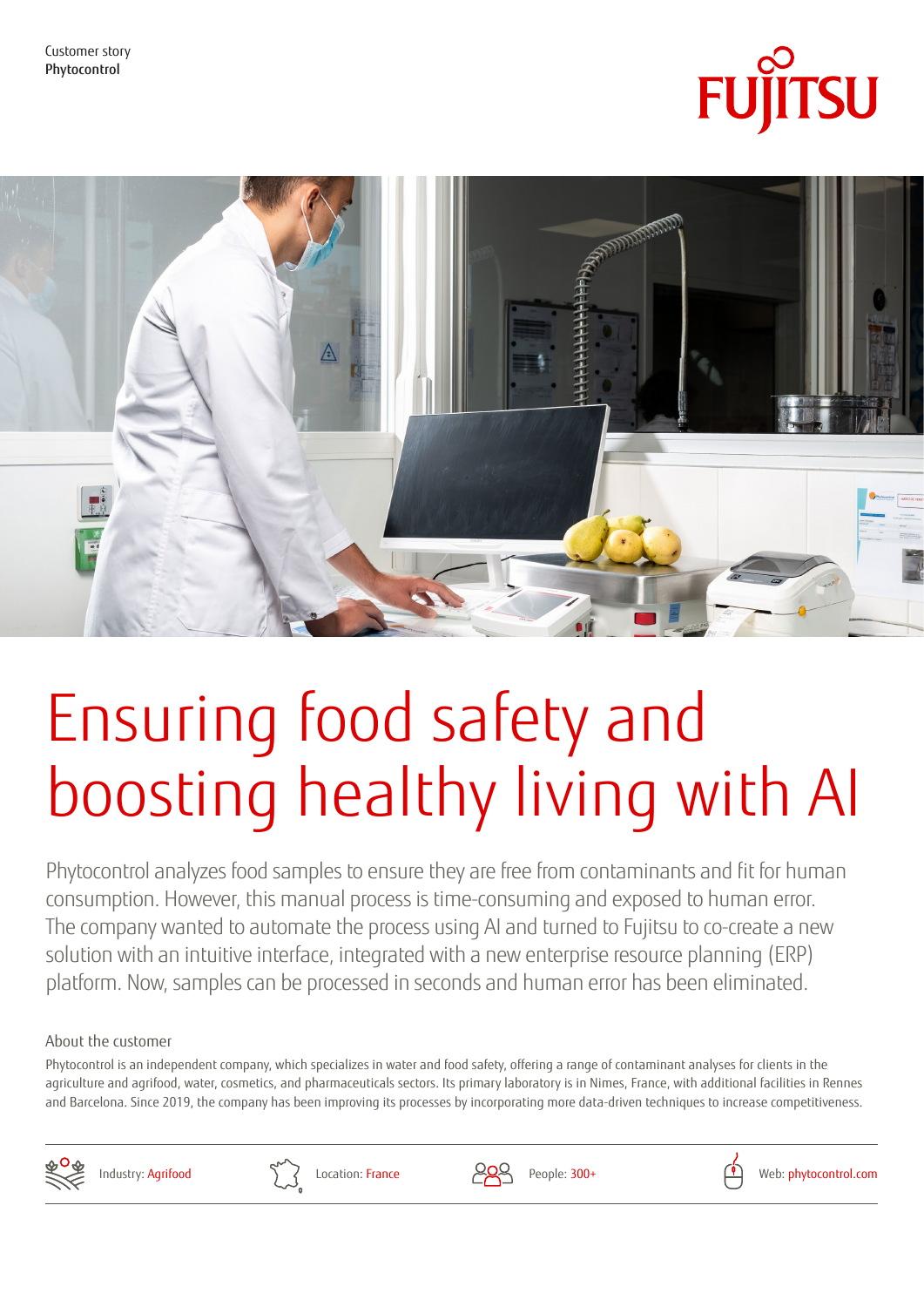

#### **Challenge**

Analyzing samples is a vital way to ensure there are no contaminants present in foodstuffs, however, it takes time and is prone to human error. Phytocontrol wanted to use AI to automate the analysis.

### Solution

- Fujitsu AI platform for automated chromatography sample analysis
- Integrated with a newly installed ERP platform to bring data analytics closer to business operations

#### **Outcomes**

- Samples can be processed much faster
- AI platform eliminates human error
- Intuitive and familiar interface makes it easy to use
- Extensible, adaptable, and integrated approach enables digital transformation
- Solution can be extended to other contaminants

#### Analyzing for contaminants

Food affects the entire population and requires strict regulation to ensure contaminants and pollutants do not enter the supply chain. To enable this vigilance, agrifood businesses turn to special analysis companies, such as Phytocontrol, which use chromatography and mass-spectrometry to measure samples from processed products, raw inputs, and the environment.

However, these processes depend on skilled technicians and can take up to 30 minutes to complete. This can create a bottleneck for the thousands of samples that Phytocontrol processes per day. As part of a broader automation agenda, the company wanted to introduce AI and machine learning to make the analysis faster without compromising on accuracy.

"Farmers, distributors, and big brands need to prove that their produce meets compliance for public consumption, so they come to us," explains Eric Capodanno, Scientific Director at Phytocontrol. "But analyzing the chromatography depends on multiple parameters and criteria, so we need a dedicated team of 20 technicians to handle the sampling. Automating the process would eliminate bottlenecks and allow our customers to get analysis reports faster."

#### Introducing Fujitsu AI

Automated analysis of data from spectrometry systems, such as those used by Phytocontrol, had already been studied within Fujitsu's Japanese laboratories. Phytocontrol therefore asked Fujitsu to incorporate more wide-ranging AI techniques into a digitalization of its overall contaminant analysis pipeline.

AI techniques are now used to automate and accelerate data analysis, from peak detection in chromatograms through to a predictive capability trained with its extensive history of sample interpretations. The data architecture is integrated with a newly installed ERP platform to bring data analytics closer to business operations. This digital transformation has also enabled wider integration across detectors and the technician team, helping to build a foundation for new business services.

"It took Fujitsu and our team just three months to reach a minimum viable product and six more months to attain complete validation according to COFRAC specifications (Comité Français d'Accréditation: the French accreditation body)," continues Capodanno. "Now, we can analyze samples in seconds with maximum precision."

The new AI platform has been developed for three initial use cases: assisted interpretation, predictive control plan, and control plan modeling.